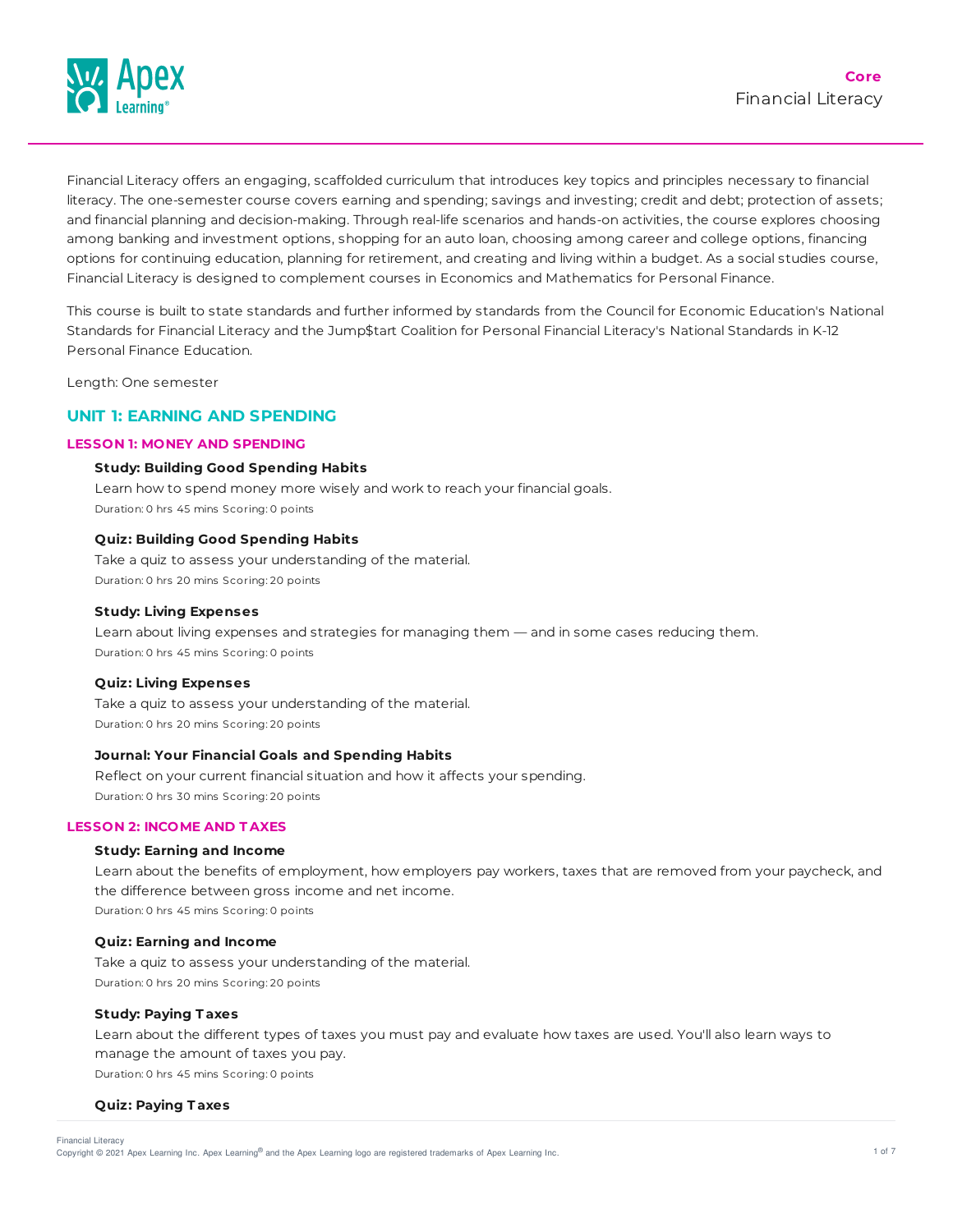Take a quiz to assess your understanding of the material. Duration: 0 hrs 20 mins Scoring: 20 points

### **Practice: Completing T ax Forms**

Explore the federal tax form that most new employees are required to fill out when they start a new job: the W-4. Duration: 1 hr Scoring: 40 points

### **LESSON 3: BANKING ONLINE AND ON PAPER**

### **Study: Banking and Financial Statements**

Learn about different types of financial institutions and how to reconcile, or confirm the accuracy of, your bank statements.

Duration: 0 hrs 45 mins Scoring: 0 points

### **Quiz: Banking and Financial Statements**

Take a quiz to assess your understanding of the material. Duration: 0 hrs 20 mins Scoring: 20 points

### **Study: Digital Assets and Online Payment Methods**

Explore digital forms of payment and examine the emergence of new digital currencies. Duration: 0 hrs 45 mins Scoring: 0 points

### **Quiz: Digital Assets and Online Payment Methods**

Take a quiz to assess your understanding of the material. Duration: 0 hrs 20 mins Scoring: 20 points

# **Discuss: T he Future of Cryptocurrency**

Discuss recent trends in digital payments and debate whether they will replace cash transactions. Duration: 0 hrs 30 mins Scoring: 20 points

# **LESSON 4: WRAP-UP: EARNING AND SPENDING**

# **Review: Earning and Spending**

Prepare for the unit test by reviewing key concepts and skills. Duration: 1 hr Scoring: 0 points

### **T est (CS): Earning and Spending**

Take a computer-scored test to assess what you have learned in this unit. Duration: 0 hrs 40 mins Scoring: 60 points

# **T est (T S): Earning and Spending**

Take a teacher-scored test to assess what you have learned in this unit. Duration: 0 hrs 40 mins Scoring: 60 points

# **UNIT 2: SAVINGS AND INVESTING**

# **LESSON 1: SAVINGS ST RAT EGIES**

### **Study: T he Importance of Saving**

Learn to formulate short-term and long-term savings goals and understand key strategies for achieving them. Duration: 0 hrs 45 mins Scoring: 0 points

### **Quiz: T he Importance of Saving**

Take a quiz to assess your understanding of the material. Duration: 0 hrs 20 mins Scoring: 20 points

### **Study: Effects on Savings: Interest and Inflation**

Learn how the opposing factors of inflation and interest affect your savings and what you can do to manage them to your advantage.

Duration: 0 hrs 45 mins Scoring: 0 points

# **Quiz: Effects on Savings: Interest and Inflation**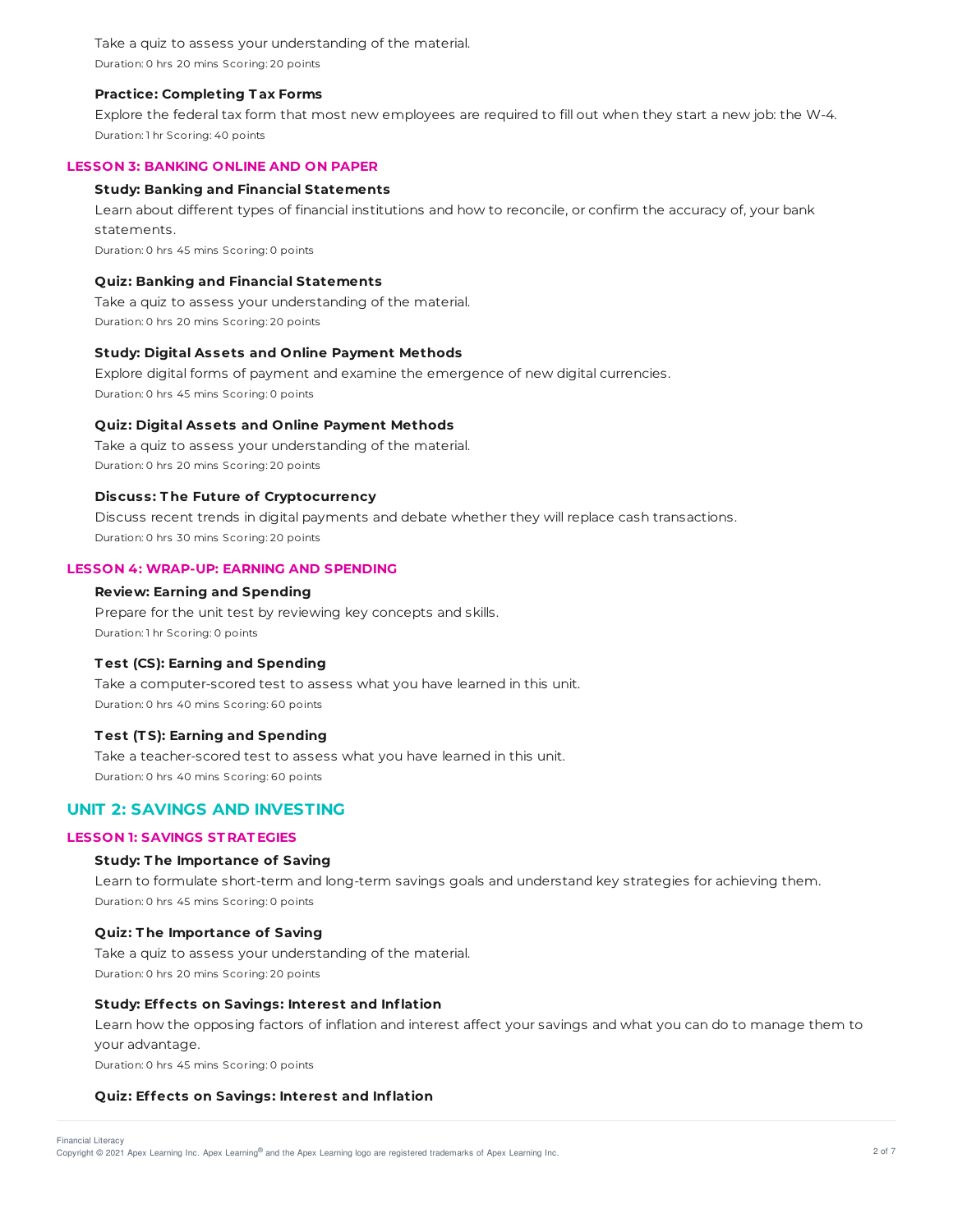Take a quiz to assess your understanding of the material. Duration: 0 hrs 20 mins Scoring: 20 points

### **Journal: Make a Savings Goal**

Identify short-term savings goals and explain pick one goal that is most important to you. You will then explore how to best meet your goal. Duration: 0 hrs 30 mins Scoring: 20 points

### **LESSON 2: WEALT H BUILDING**

#### **Study: Building Wealth**

Gain a broader understanding of the many factors that people weigh when making investment decisions. These include risk and reward, length of investment, asset allocation, and diversification. Duration: 0 hrs 45 mins Scoring: 0 points

### **Quiz: Building Wealth**

Take a quiz to assess your understanding of the material. Duration: 0 hrs 20 mins Scoring: 20 points

#### **Study: T ypes of Investments**

Take a deeper look at multiple types of investments. You will examine their pros and cons, risks and rewards, and most importantly — how they fit with your financial goals. Duration: 0 hrs 45 mins Scoring: 0 points

### **Quiz: T ypes of Investments**

Take a quiz to assess your understanding of the material. Duration: 0 hrs 20 mins Scoring: 20 points

#### **Practice: Comparing Investments**

Create an investment portfolio that is diverse and considers risk versus return. Duration: 1 hr Scoring: 40 points

### **LESSON 3: RET IREMENT PLANNING**

## **Study: Saving for Retirement**

Learn about Social Security, employer retirement plans, individual retirement accounts, and how to make the most of your earning power. Duration: 0 hrs 45 mins Scoring: 0 points

#### **Quiz: Saving for Retirement**

Take a quiz to assess your understanding of the material. Duration: 0 hrs 20 mins Scoring: 20 points

# **LESSON 4: WRAP-UP: SAVINGS AND INVEST ING**

### **Review: Savings and Investing**

Prepare for the unit test by reviewing key concepts and skills. Duration: 1 hr Scoring: 0 points

#### **T est (CS): Savings and Investing**

Take a computer-scored test to assess what you have learned in this unit. Duration: 0 hrs 40 mins Scoring: 60 points

### **T est (T S): Savings and Investing**

Take a teacher-scored test to assess what you have learned in this unit. Duration: 0 hrs 40 mins Scoring: 60 points

# **UNIT 3: CREDIT AND DEBT**

# **LESSON 1: UNDERST ANDING CREDIT**

### **Study: T ypes of Credit**

Learn about the ways people borrow money, including credit cards, mortgages, lines of credit, student loans, and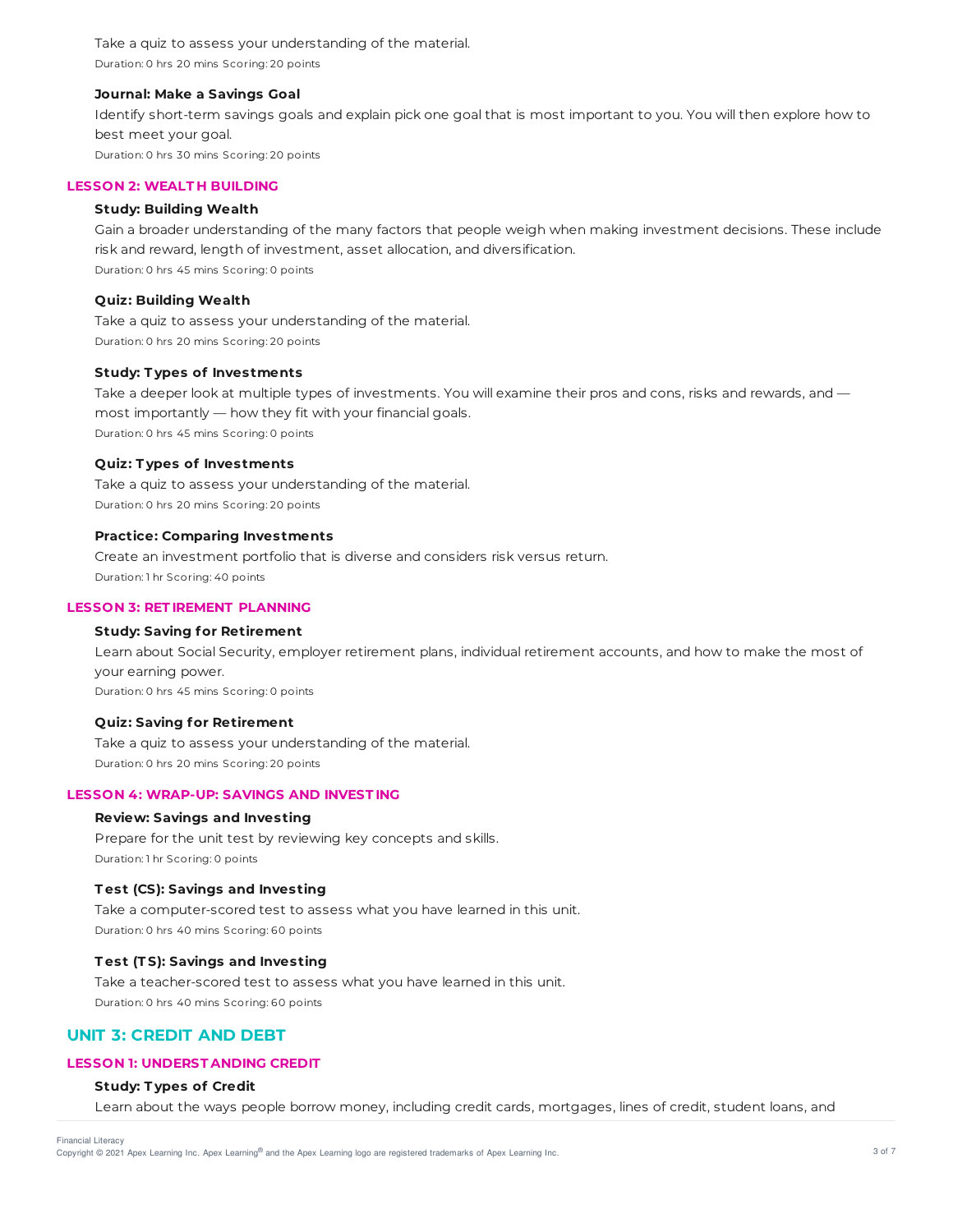personal loans. Duration: 0 hrs 45 mins Scoring: 0 points

#### **Quiz: T ypes of Credit**

Take a quiz to assess your understanding of the material. Duration: 0 hrs 20 mins Scoring: 20 points

### **Study: Using Credit Wisely**

Learn about interest rates, how to calculate your annual percentage rate, and the impact that interest has on spending and credit. Duration: 0 hrs 45 mins Scoring: 0 points

# **Quiz: Using Credit Wisely**

Take a quiz to assess your understanding of the material. Duration: 0 hrs 20 mins Scoring: 20 points

### **Practice: Making a Smart Automobile Purchase**

Consider a number of different finance options for an auto purchase, compare and evaluate loan terms, and ultimately choose the best loan.

Duration: 1 hr Scoring: 40 points

### **LESSON 2: MANAGING DEBT**

### **Study: Managing Your Debt**

Learn how to avoid excessive debt, what happens if you do get into trouble, and what rights you and your creditors have. Duration: 0 hrs 45 mins Scoring: 0 points

#### **Quiz: Managing Your Debt**

Take a quiz to assess your understanding of the material. Duration: 0 hrs 20 mins Scoring: 20 points

### **LESSON 3: MONIT ORING CREDIT**

### **Study: Monitoring Your Credit**

Identify strategies for establishing, monitoring, and maintaining a good credit score. Duration: 0 hrs 45 mins Scoring: 0 points

### **Quiz: Monitoring Your Credit**

Take a quiz to assess your understanding of the material. Duration: 0 hrs 20 mins Scoring: 20 points

# **Discuss: Maintaining Good Credit**

Evaluate a sample credit report, and discuss a strategy for improving the credit score. Duration: 0 hrs 30 mins Scoring: 20 points

### **LESSON 4: WRAP-UP: CREDIT AND DEBT**

### **Review: Credit and Debt**

Prepare for the unit test by reviewing key concepts and skills. Duration: 1 hr Scoring: 0 points

# **T est (CS): Credit and Debt**

Take a computer-scored test to assess what you have learned in this unit. Duration: 0 hrs 40 mins Scoring: 60 points

#### **T est (T S): Credit and Debt**

Take a teacher-scored test to assess what you have learned in this unit. Duration: 0 hrs 40 mins Scoring: 60 points

# **UNIT 4: PROTECTION OF ASSETS**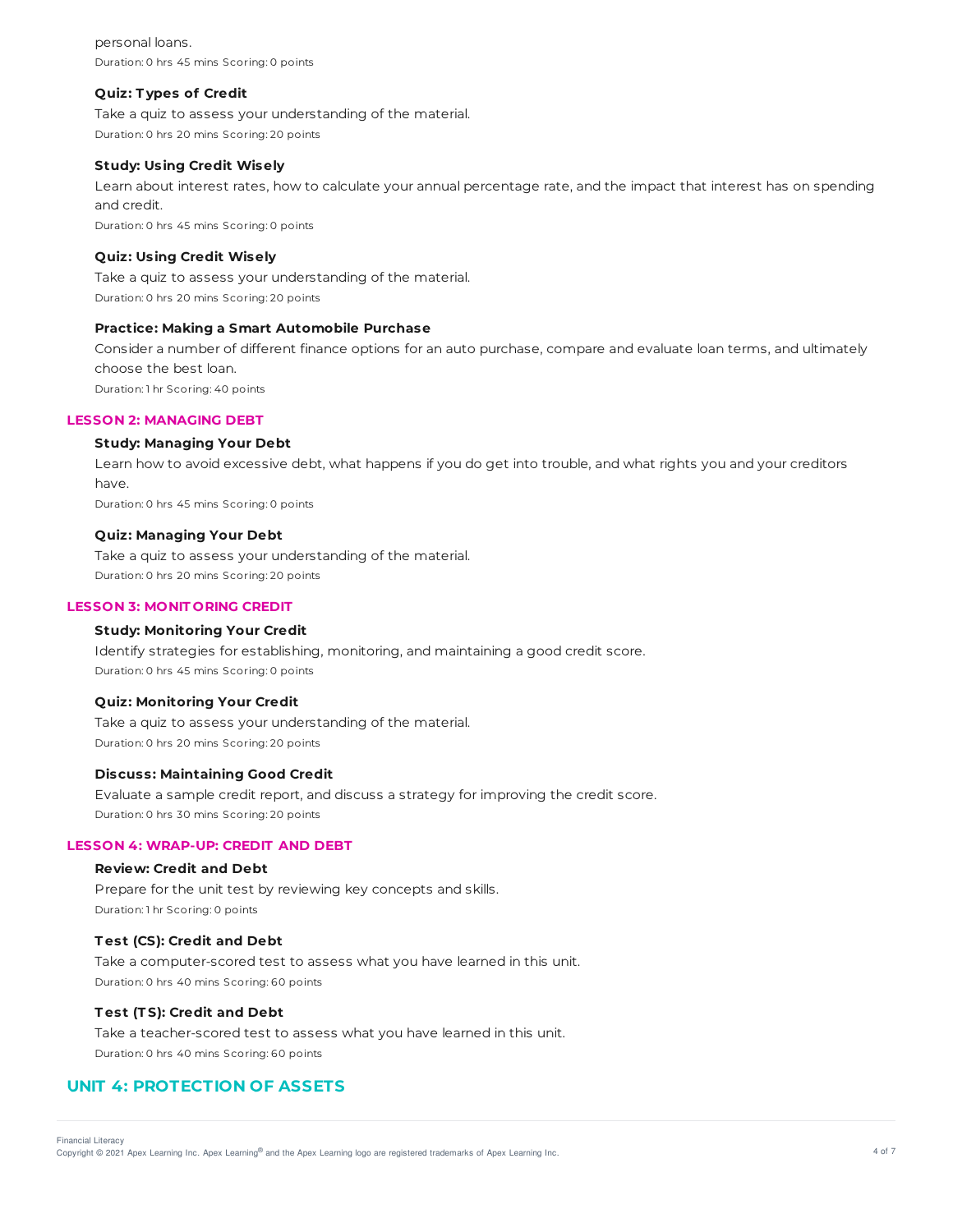# **LESSON 1: UNDERST ANDING INSURANCE**

#### **Study: T ypes of Insurance**

Learn why it is important to carry insurance, and about different kinds of insurance and how they relate to different risks you will face in life. Duration: 0 hrs 45 mins Scoring: 0 points

### **Quiz: T ypes of Insurance**

Take a quiz to assess your understanding of the material. Duration: 0 hrs 20 mins Scoring: 20 points

# **Study: Costs and Benefits of Insurance**

Learn how to weigh the costs and benefits of insurance. You will also learn about risk management and how to decide what insurance you need. Duration: 0 hrs 45 mins Scoring: 0 points

### **Quiz: Costs and Benefits of Insurance**

Take a quiz to assess your understanding of the material. Duration: 0 hrs 20 mins Scoring: 20 points

### **Explore: Buying Insurance**

Research the costs and requirements for obtaining auto insurance in your state and calculate the payment on a claim. Duration: 0 hrs 45 mins Scoring: 30 points

### **LESSON 2: CONSUMER PROT ECT IONS AND FRAUD**

## **Study: Consumer Protections**

Learn about your rights and responsibilities as a consumer, and how a consumer protection agencies can help if you have a problem. Duration: 0 hrs 45 mins Scoring: 0 points

#### **Quiz: Consumer Protections**

Take a quiz to assess your understanding of the material. Duration: 0 hrs 20 mins Scoring: 20 points

#### **Study: Fraud and Identity T hef t**

Learn to identify fraud and identity theft, and explore strategies for protecting yourself against fraud and identity theft. Duration: 0 hrs 45 mins Scoring: 0 points

#### **Quiz: Fraud and Identity T hef t**

Take a quiz to assess your understanding of the material. Duration: 0 hrs 20 mins Scoring: 20 points

### **Journal: Protecting Yourself**

Reflect on your own online activities and habits and consider how to protect yourself against fraud and identity theft. Duration: 0 hrs 30 mins Scoring: 20 points

### **LESSON 3: EST AT E PLANNING**

### **Study: Estate Planning**

Learn how to make an estate plan and explore different types of wills and trusts, and think about where, or to whom, you would like you assets to go. Duration: 0 hrs 45 mins Scoring: 0 points

### **Quiz: Estate Planning**

Take a quiz to assess your understanding of the material. Duration: 0 hrs 20 mins Scoring: 20 points

### **Practice: Protecting Your Future**

Write a simple will and consider some of the serious questions included in a living will. Duration: 1 hr Scoring: 40 points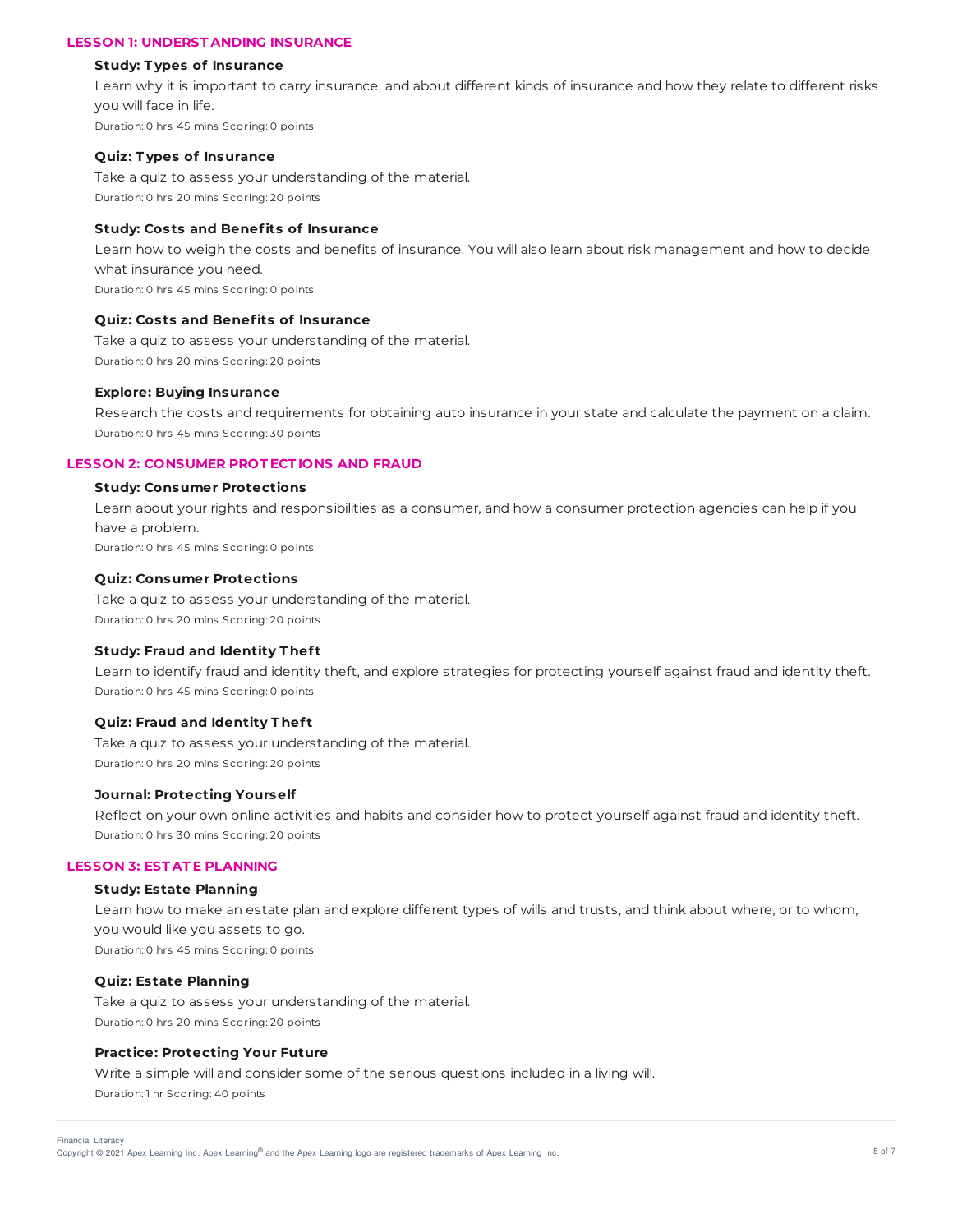### **LESSON 4: WRAP-UP: PROT ECT ION OF ASSET S**

#### **Review: Protection of Assets**

Prepare for the unit test by reviewing key concepts and skills. Duration: 1 hr Scoring: 0 points

### **T est (CS): Protection of Assets**

Take a computer-scored test to assess what you have learned in this unit. Duration: 0 hrs 40 mins Scoring: 60 points

#### **T est (T S): Protection of Assets**

Take a teacher-scored test to assess what you have learned in this unit. Duration: 0 hrs 40 mins Scoring: 60 points

# **UNIT 5: FINANCIAL PLANNING AND DECISION-MAKING**

# **LESSON 1: PLANNING FOR YOUR FUT URE**

### **Study: Job and Career Options**

Explore education, training, and career options after graduation and possible career paths. and learn about academic majors and the benefits of continuing your education. Duration: 0 hrs 45 mins Scoring: 0 points

### **Quiz: Job and Career Options**

Take a quiz to assess your understanding of the material. Duration: 0 hrs 20 mins Scoring: 20 points

### **Journal: Identifying a Career Path**

Reflect on the kinds of activities and courses you enjoy and how they relate to possible career paths, and think about the parts of a career that are important to you.

Duration: 0 hrs 30 mins Scoring: 20 points

# **LESSON 2: PAYING FOR YOUR FUT URE**

## **Study: Paying for Higher Education**

Learn about different types of financial aid how to apply for them, and how to review a financial aid offer letter when you receive one.

Duration: 0 hrs 45 mins Scoring: 0 points

### **Quiz: Paying for Higher Education**

Take a quiz to assess your understanding of the material. Duration: 0 hrs 20 mins Scoring: 20 points

### **Practice: Researching Ways to Pay for Your Future**

Research different options for financing a college education and take time to reflect on which option might work best for you.

Duration: 1 hr Scoring: 40 points

### **LESSON 3: FINANCIAL DECISION MAKING**

### **Study: Achieving Financial Well-Being**

Review how to set financial goals, create a budget, and develop a lifelong plan to achieve financial well-being. Duration: 0 hrs 45 mins Scoring: 0 points

### **Quiz: Achieving Financial Well-Being**

Take a quiz to assess your understanding of the material. Duration: 0 hrs 20 mins Scoring: 20 points

### **Practice: Calculating Net Worth**

Use a balance sheet and online tools to help calculate net worth. Duration: 1 hr Scoring: 40 points

### **LESSON 4: WRAP-UP: FINANCIAL PLANNING AND DECISION-MAKING**